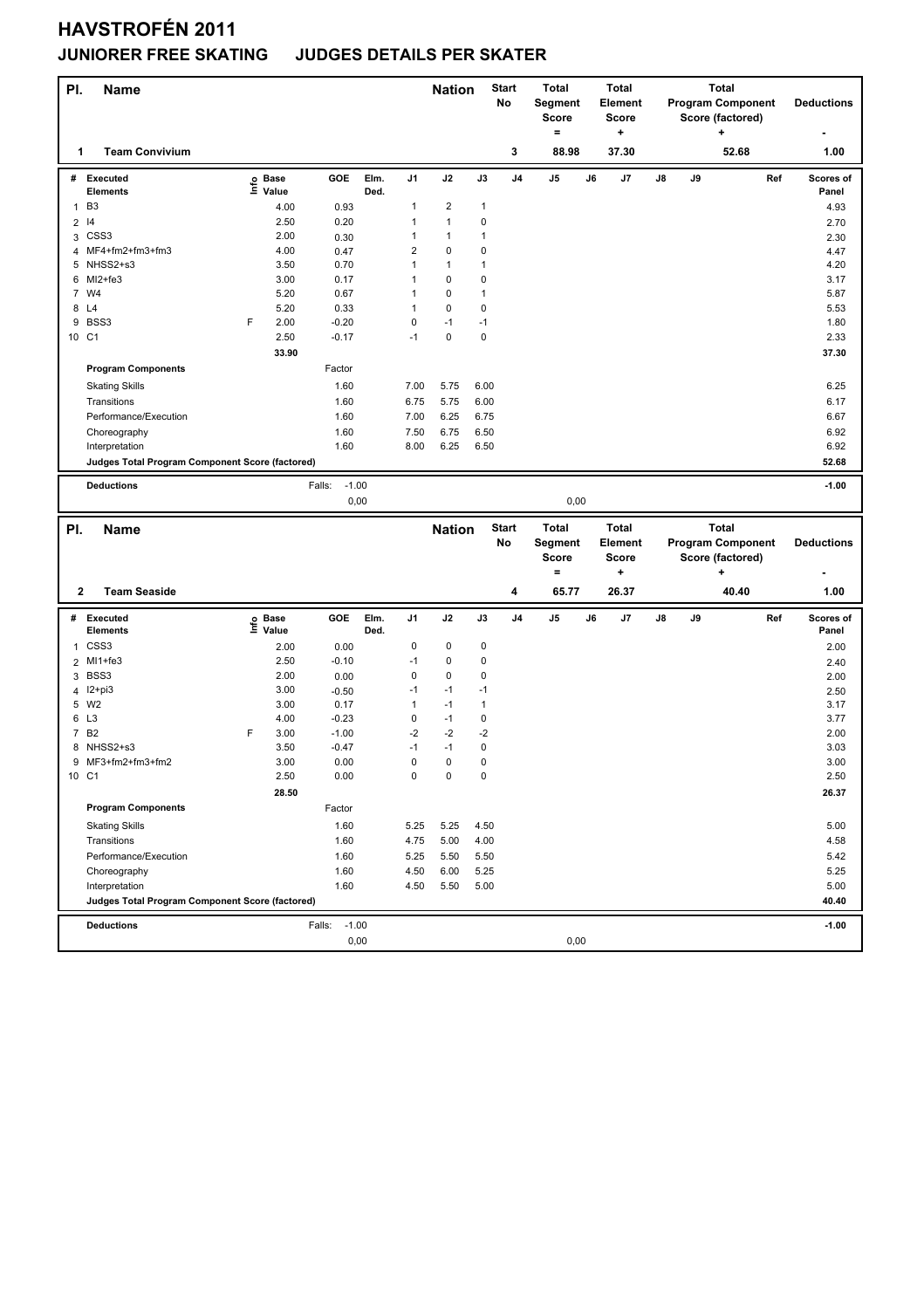# **HAVSTROFÉN 2011**

#### **JUNIORER FREE SKATING JUDGES DETAILS PER SKATER**

| PI.          | <b>Name</b>                                     |   |                                                                 |                           |      |                      | <b>Nation</b>                |                                  | Start<br>No    | <b>Total</b><br>Segment<br>Score<br>$=$ |    | Total<br>Element<br><b>Score</b><br>÷ |    | <b>Program Component</b> | <b>Total</b><br>٠ | Score (factored) |     | <b>Deductions</b> |
|--------------|-------------------------------------------------|---|-----------------------------------------------------------------|---------------------------|------|----------------------|------------------------------|----------------------------------|----------------|-----------------------------------------|----|---------------------------------------|----|--------------------------|-------------------|------------------|-----|-------------------|
| 3            | <b>Team Spirit</b>                              |   |                                                                 |                           |      |                      |                              |                                  | 5              | 63.98                                   |    | 21.81                                 |    |                          |                   | 44.67            |     | 2.50              |
|              | # Executed                                      |   | $\overset{\circ}{\subseteq}$ Base<br>$\overset{\circ}{=}$ Value | GOE                       | Elm. | J1                   | J2                           | J3                               | J <sub>4</sub> | J5                                      | J6 | J7                                    | J8 | J9                       |                   |                  | Ref | Scores of         |
|              | <b>Elements</b>                                 |   |                                                                 |                           | Ded. |                      |                              | 0                                |                |                                         |    |                                       |    |                          |                   |                  |     | Panel             |
| $\mathbf{1}$ | MI2+fe3<br><b>B1</b>                            |   | 3.00<br>2.50                                                    | 0.00<br>$-0.33$           |      | 1<br>0               | $-1$<br>$-1$                 | $-1$                             |                |                                         |    |                                       |    |                          |                   |                  |     | 3.00              |
| 2            | 3 L <sub>2</sub>                                |   | 3.00                                                            | $-0.17$                   |      | $-1$                 | 0                            | 0                                |                |                                         |    |                                       |    |                          |                   |                  |     | 2.17<br>2.83      |
|              | 4 CSS1                                          |   | 1.20                                                            | 0.00                      |      | 0                    | 0                            | $\pmb{0}$                        |                |                                         |    |                                       |    |                          |                   |                  |     | 1.20              |
|              | 5 MF1+fm2                                       |   | 1.20                                                            | $-0.03$                   |      | $\mathbf 0$          | $-1$                         | $\mathbf 0$                      |                |                                         |    |                                       |    |                          |                   |                  |     | 1.17              |
|              | 6 13+pi3                                        |   | 4.00                                                            | $-0.23$                   |      | $\mathbf 0$          | $-1$                         | $\pmb{0}$                        |                |                                         |    |                                       |    |                          |                   |                  |     | 3.77              |
|              | 7 NHSS2+s2                                      |   | 2.80                                                            | $-0.70$                   |      | $-1$                 | $-1$                         | $-1$                             |                |                                         |    |                                       |    |                          |                   |                  |     | 2.10              |
|              | 8 C <sub>2</sub>                                | F | 3.00                                                            | $-0.83$                   |      | $-1$                 | $-2$                         | $-2$                             |                |                                         |    |                                       |    |                          |                   |                  |     | 2.17              |
| 9            | BSS1                                            |   | 1.20                                                            | $-0.10$                   |      | $-1$                 | $-1$                         | $-1$                             |                |                                         |    |                                       |    |                          |                   |                  |     | 1.10              |
| 10 W1        |                                                 |   | 2.50                                                            | $-0.20$                   |      | $\mathbf 0$          | $-1$                         | $-1$                             |                |                                         |    |                                       |    |                          |                   |                  |     | 2.30              |
|              |                                                 |   | 24.40                                                           |                           |      |                      |                              |                                  |                |                                         |    |                                       |    |                          |                   |                  |     | 21.81             |
|              | <b>Program Components</b>                       |   |                                                                 | Factor                    |      |                      |                              |                                  |                |                                         |    |                                       |    |                          |                   |                  |     |                   |
|              | <b>Skating Skills</b>                           |   |                                                                 | 1.60                      |      | 6.25                 | 5.50                         | 5.50                             |                |                                         |    |                                       |    |                          |                   |                  |     | 5.75              |
|              | Transitions                                     |   |                                                                 | 1.60                      |      | 5.50                 | 5.00                         | 4.75                             |                |                                         |    |                                       |    |                          |                   |                  |     | 5.08              |
|              | Performance/Execution                           |   |                                                                 | 1.60                      |      | 6.00                 | 5.25                         | 5.75                             |                |                                         |    |                                       |    |                          |                   |                  |     | 5.67              |
|              | Choreography                                    |   |                                                                 | 1.60                      |      | 7.00                 | 6.00                         | 5.00                             |                |                                         |    |                                       |    |                          |                   |                  |     | 6.00              |
|              | Interpretation                                  |   |                                                                 | 1.60                      |      | 6.00                 | 5.25                         | 5.00                             |                |                                         |    |                                       |    |                          |                   |                  |     | 5.42              |
|              | Judges Total Program Component Score (factored) |   |                                                                 |                           |      |                      |                              |                                  |                |                                         |    |                                       |    |                          |                   |                  |     | 44.67             |
|              | <b>Deductions</b>                               |   |                                                                 | Falls:<br>$-1.00$         |      |                      |                              |                                  | Wrong shape:   | $-1.50$                                 |    |                                       |    |                          |                   |                  |     | $-2.50$           |
|              |                                                 |   |                                                                 | 0,00                      |      |                      |                              |                                  |                | 0,00                                    |    |                                       |    |                          |                   |                  |     |                   |
|              |                                                 |   |                                                                 |                           |      |                      |                              |                                  |                |                                         |    |                                       |    |                          |                   |                  |     |                   |
|              |                                                 |   |                                                                 |                           |      |                      |                              |                                  |                |                                         |    |                                       |    |                          |                   |                  |     |                   |
| PI.          | Name                                            |   |                                                                 |                           |      |                      | <b>Nation</b>                |                                  | <b>Start</b>   | Total                                   |    | <b>Total</b>                          |    |                          | <b>Total</b>      |                  |     |                   |
|              |                                                 |   |                                                                 |                           |      |                      |                              |                                  | No             | Segment                                 |    | <b>Element</b>                        |    | <b>Program Component</b> |                   |                  |     | <b>Deductions</b> |
|              |                                                 |   |                                                                 |                           |      |                      |                              |                                  |                | <b>Score</b><br>$=$                     |    | <b>Score</b><br>÷                     |    |                          | ٠                 | Score (factored) |     |                   |
|              |                                                 |   |                                                                 |                           |      |                      |                              |                                  |                |                                         |    |                                       |    |                          |                   |                  |     |                   |
| 4            | <b>Team Joy</b>                                 |   |                                                                 |                           |      |                      |                              |                                  | $\mathbf{2}$   | 45.25                                   |    | 15.31                                 |    |                          |                   | 30.94            |     | 1.00              |
|              | # Executed                                      |   |                                                                 | GOE                       | Elm. | J1                   | J2                           | $\mathsf{J3}$                    | J <sub>4</sub> | J5                                      | J6 | J7                                    | J8 | J9                       |                   |                  | Ref | Scores of         |
|              | <b>Elements</b>                                 |   | e Base<br>⊆ Value                                               |                           | Ded. |                      |                              |                                  |                |                                         |    |                                       |    |                          |                   |                  |     | Panel             |
| $\mathbf{1}$ | MF3+fm2+fm2+fm2                                 |   | 2.50                                                            | $-0.43$                   |      | $\pmb{0}$            | $-3$                         | $-1$                             |                |                                         |    |                                       |    |                          |                   |                  |     | 2.07              |
|              | 2 W2                                            |   | 3.00                                                            | $-0.33$                   |      | 0                    | $-2$                         | 0                                |                |                                         |    |                                       |    |                          |                   |                  |     | 2.67              |
| 3            | <b>B1</b>                                       |   | 2.50                                                            | $-0.50$                   |      | $-1$                 | $-2$                         | $\mathbf 0$                      |                |                                         |    |                                       |    |                          |                   |                  |     | 2.00              |
|              | 4 MI2+fm3                                       |   | 2.50                                                            | $-0.30$                   |      | $-1$                 | $-1$                         | $-1$                             |                |                                         |    |                                       |    |                          |                   |                  |     | 2.20              |
|              | 5 I3+pi2                                        |   | 3.00                                                            | $-0.83$                   |      | $-2$<br>$\sim$       | $-2$                         | $-1$<br>÷,                       |                |                                         |    |                                       |    |                          |                   |                  |     | 2.17              |
|              | 6 BSS                                           |   | 0.00                                                            | 0.00                      |      | $-1$                 | $\blacksquare$<br>$-1$       | $-1$                             |                |                                         |    |                                       |    |                          |                   |                  |     | 0.00              |
| 7 L1         |                                                 |   | 2.50                                                            | $-0.30$                   |      |                      |                              |                                  |                |                                         |    |                                       |    |                          |                   |                  |     | 2.20              |
|              | 8 C2<br>9 NHSS                                  | F | 3.00<br>0.00                                                    | $-1.00$<br>0.00           |      | -2<br>$\overline{a}$ | $-2$<br>$\ddot{\phantom{1}}$ | $-2$<br>$\overline{\phantom{a}}$ |                |                                         |    |                                       |    |                          |                   |                  |     | 2.00<br>0.00      |
|              | 10 CSS                                          |   | 0.00                                                            | 0.00                      |      |                      |                              |                                  |                |                                         |    |                                       |    |                          |                   |                  |     | 0.00              |
|              |                                                 |   | 19.00                                                           |                           |      |                      |                              |                                  |                |                                         |    |                                       |    |                          |                   |                  |     | 15.31             |
|              | <b>Program Components</b>                       |   |                                                                 | Factor                    |      |                      |                              |                                  |                |                                         |    |                                       |    |                          |                   |                  |     |                   |
|              | <b>Skating Skills</b>                           |   |                                                                 | 1.60                      |      | 4.00                 | 3.75                         | 3.50                             |                |                                         |    |                                       |    |                          |                   |                  |     | 3.75              |
|              | Transitions                                     |   |                                                                 | 1.60                      |      | 3.50                 | 3.75                         | 3.50                             |                |                                         |    |                                       |    |                          |                   |                  |     | 3.58              |
|              | Performance/Execution                           |   |                                                                 | 1.60                      |      | 4.25                 | 3.75                         | 4.50                             |                |                                         |    |                                       |    |                          |                   |                  |     | 4.17              |
|              | Choreography                                    |   |                                                                 | 1.60                      |      | 4.50                 | 4.25                         | 4.50                             |                |                                         |    |                                       |    |                          |                   |                  |     | 4.42              |
|              | Interpretation                                  |   |                                                                 | 1.60                      |      | 3.25                 | 3.75                         | 3.25                             |                |                                         |    |                                       |    |                          |                   |                  |     | 3.42              |
|              | Judges Total Program Component Score (factored) |   |                                                                 |                           |      |                      |                              |                                  |                |                                         |    |                                       |    |                          |                   |                  |     | 30.94             |
|              |                                                 |   |                                                                 |                           |      |                      |                              |                                  |                |                                         |    |                                       |    |                          |                   |                  |     |                   |
|              | <b>Deductions</b>                               |   |                                                                 | $-1.00$<br>Falls:<br>0,00 |      |                      |                              |                                  |                | 0,00                                    |    |                                       |    |                          |                   |                  |     | $-1.00$           |